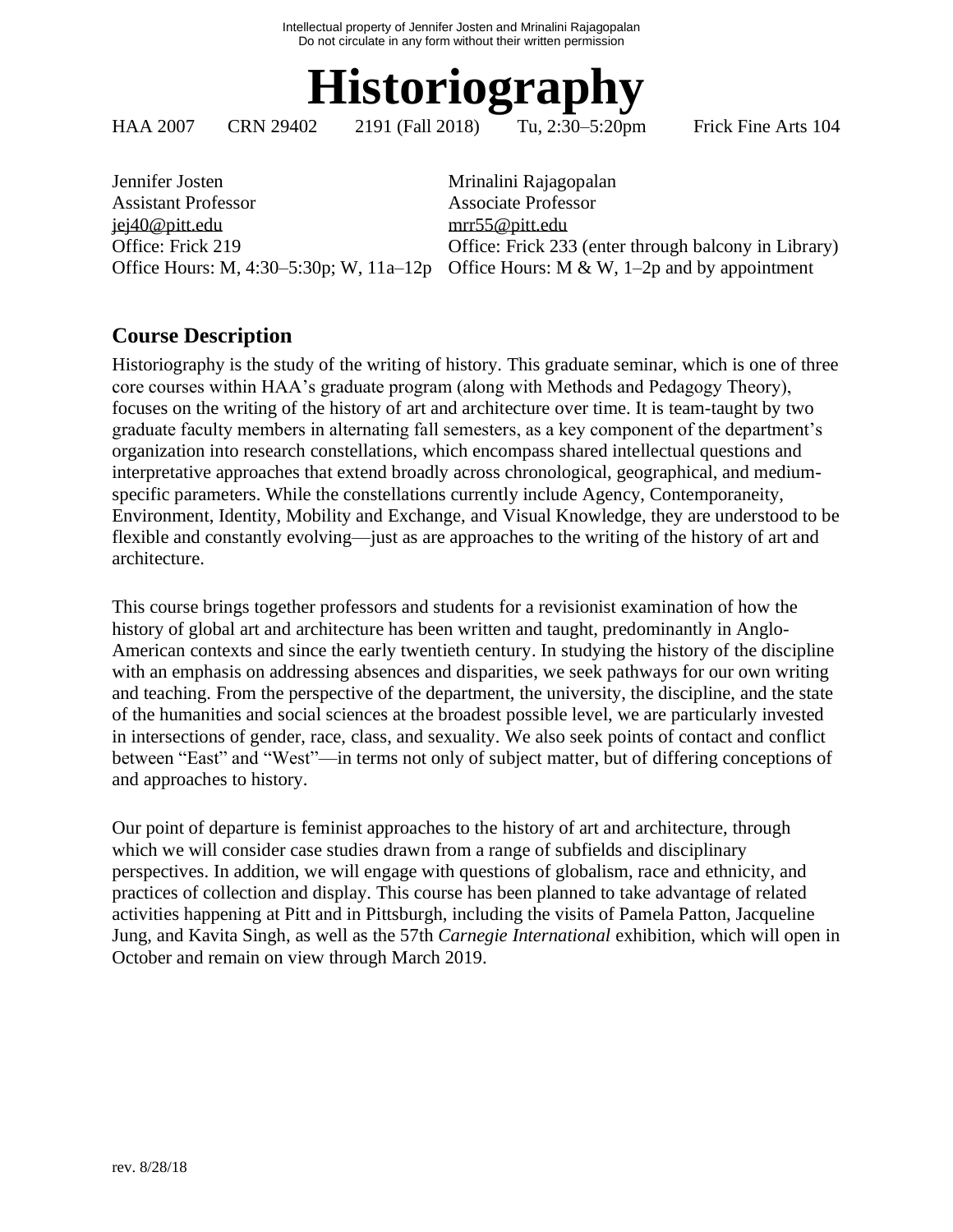# **Course Objectives**

Art historical, museum studies, and theoretical knowledge:

- Participants will gain knowledge of major tendencies within (predominantly Anglophone) scholarship on the history of art and architecture.
- Through readings, discussions, and analysis of works of art and architecture, participants will be introduced to a range of theoretical and disciplinary approaches.

Critical thinking, reading, and writing skills:

• Participants will synthesize information and hone their analytical and critical reading, research, and writing skills through careful assessment of a range of materials, by writing journal entries, and by completing three assignments.

Oral argumentation and discussion skills:

• Participants will refine their ability to present ideas, engage in dialogue, and defend arguments by engaging in regular discussions with peers and guests, leading discussion in selected weeks, and delivering presentations on their own research.

# **Course Materials**

Readings and other materials will be posted to the course's Courseweb site at least one week before each class meeting, in the folder for the appropriate week.

All materials on the CourseWeb site are for your educational purposes in this class only. Materials may not be posted on the Internet or shared electronically with others outside the class.

# **Course Components and Evaluation**

| $\bullet$ | Attendance and Participation                                                                                           | 25%  |
|-----------|------------------------------------------------------------------------------------------------------------------------|------|
|           | Consistent, well-prepared, and active participation in seminar discussions<br>(includes leading two class discussions) |      |
| $\bullet$ | Journal entries<br>(300–500 words; 10 are assigned, 8 will be counted for credit)                                      | 20%  |
| $\bullet$ | Assignment 1 (due Oct. 1)                                                                                              | 10%  |
| $\bullet$ | Assignment 2 (due Nov. 12)                                                                                             | 15%  |
| $\bullet$ | In-class presentations of Assignments and Final Essay                                                                  | 10%  |
| $\bullet$ | Final Essay (due Dec. 15)                                                                                              | 20\% |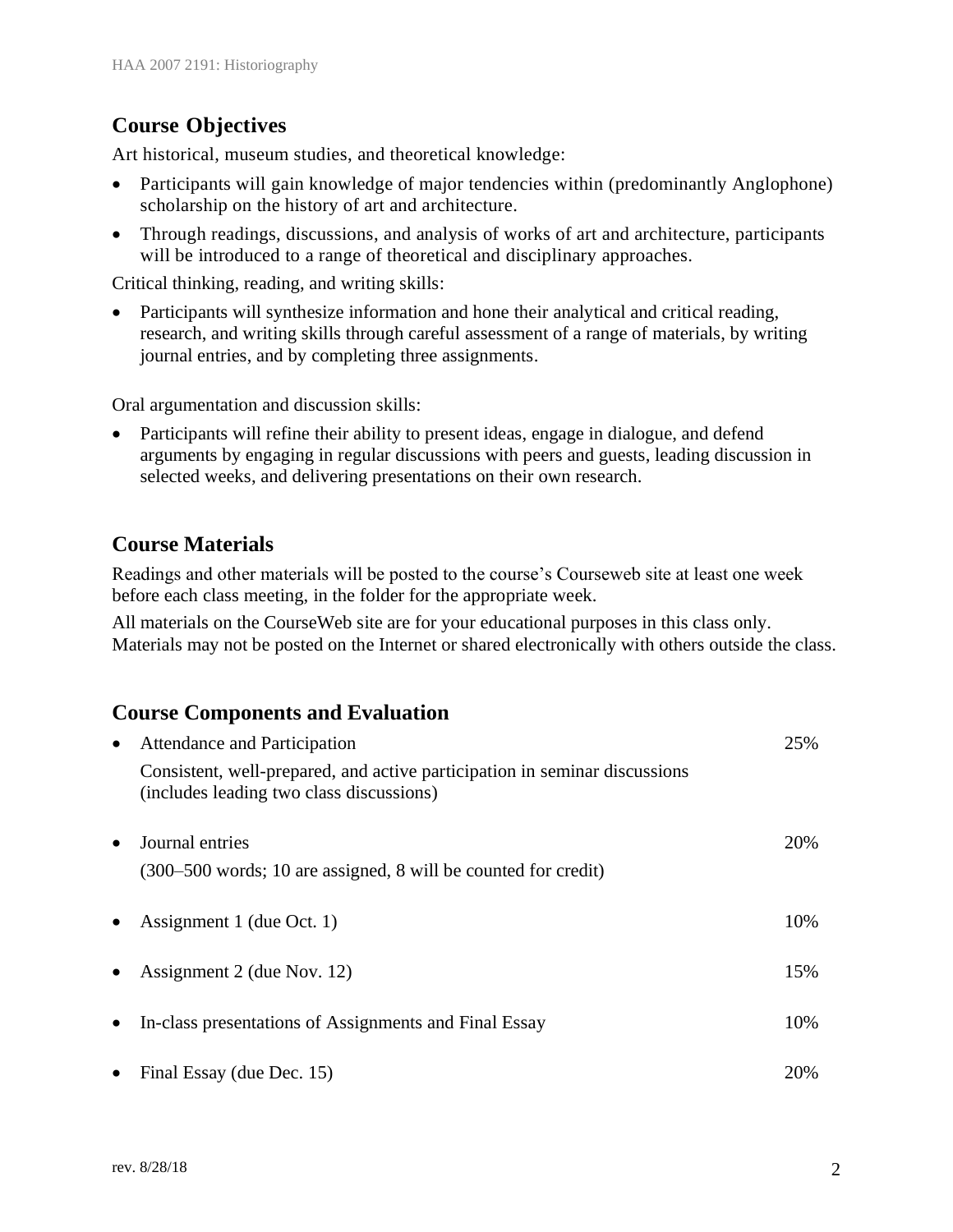

HAA 2007 CRN 29402 2191 (Fall 2018) Tu, 2:30–5:20pm Frick Fine Arts 104

Jennifer Josten Mrinalini Rajagopalan Assistant Professor Associate Professor jej40@pitt.edu mrr55@pitt.edu

Office: Frick 219 Office: Frick 233 (enter through balcony in Library) Office Hours: M, 4:30–5:30p; W, 11a–12p Office Hours: M & W, 1–2p and by appointment

# **Course Schedule**

*\* The following schedule and topics are only a guide, and are subject to change.* 

*\* Events in boldface type are crucial to this course.*

*\* Assigned readings and other materials to be viewed before class are listed in that week's folder under Course Documents on Courseweb.*

# WEEK 1

# **Tu, Aug. 28 Why Historiography Now?**

- Linda Nochlin, "Why Have There Been No Great Women Artists?" *ARTnews*, January 1971 (reprint), 194–204.
- Donald Preziosi, "Art History: Making the Visible Legible," in *The Art of Art History: A Critical Anthology*, ed. Preziosi (Oxford: Oxford University Press, 2009),  $7-11.$
- Linda Nochlin, "Why Have There Been No Great Women Artists? Thirty Years After," *Women Artists: The Linda Nochlin Reader*, ed. Maura Reilly (Thames & Hudson, 2015), 311–321.
- Margaret Iversen and Stephen W. Melville, "What's the Matter with Methodology?" in *Writing Art History: Disciplinary Departures* (Chicago: University of Chicago Press, 2010), 1–14.
- Aruna d'Souza, Introduction to *Art History in the Wake of the Global Turn*, ed. Aruna d'Souza and Jill Casid (Clark Art Institute, 2014), vii–xxiii.

# WEEK 2

# **Tu, Sept. 4 The Polemics of Feminist Historiography, West and East**

- [review Nochlin essays]
- Griselda Pollock, Ch. 1, "About Canons and Culture Wars," and Ch. 2, "Differencing Feminism's Encounter with the Canon," *Differencing the Canon: Feminist Desire and the Writing of Art's Histories* (Routledge, 1999), 3–38.
- Chino Kaori, "Gender in Japanese Art," in Joshua Mostow, et al., eds., *Gender and Power in the Japanese Visual Field* (U. Hawaii, 2003), 17–34.
- Ayako Kano, "Women? Japan? Art? Chino Kaori and the Feminist Art History Debates," *Review of Japanese Culture and Society* XV (Dec. 2003): 25–38.

#### **Journal 1 due**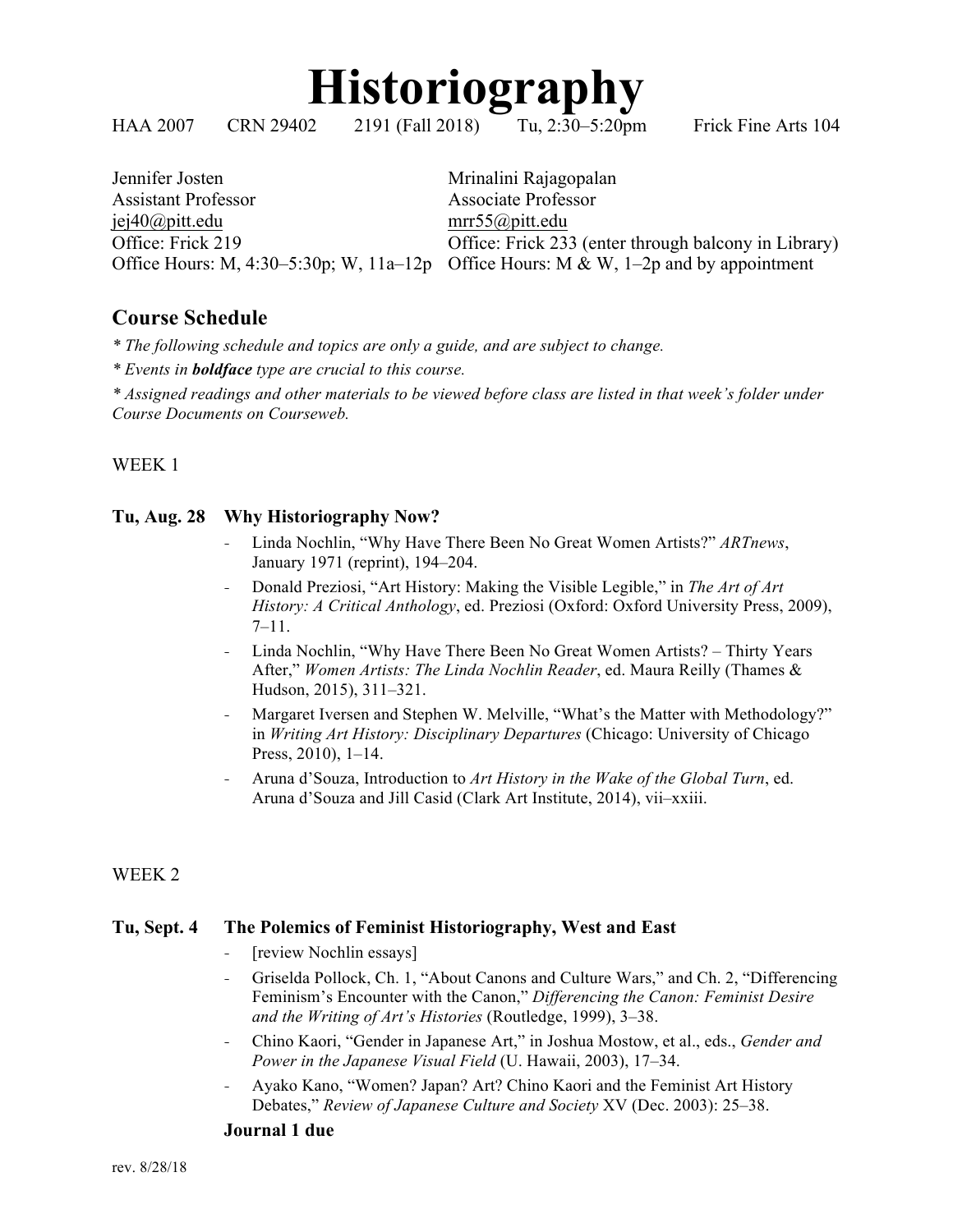## **Tu, Sept. 11 Case Study:** *Olympia*

- T.J. Clark, "Olympia's Choice," *The Painting of Modern Life* (Princeton, rev. ed., 1999 [1984]), 79–146.
- Lorraine O'Grady, "Olympia's Maid" (1992), in *The Feminism and Visual Culture Reader*, ed. Amelia Jones (Routledge, 2003), .
- Griselda Pollock, "A Tale of Three Women: Seeing in the Dark, Seeing Double, at Least, with Manet," *Differencing the Canon: Feminist Desire and the Writing of Art's Histories* (Routledge, 1999), 246–315.
- Hugh Honour, "The Seductions of Slavery" [focus on discussion of *Olympia*] in *The Image of the Black in Western Art*, ed. David Bindman and Henry Louis Gates, Jr., vol. 4:2 (Belknap, 2010), 145–186.
- Darcy Grimaldo Grigsby, "Still Thinking about Olympia's Maid," *The Art Bulletin* 97, no. 4 (October 2, 2015): 430–51.

## **Journal 2 due**

Th, Sept. 13 Pamela Patton Guest Lecture, "Skin and Servitude in Medieval Iberian Art," Frick 202, 4pm

#### WEEK 4

#### **Tu, Sept. 18 Life, Work, and Historiography**

- Giorgio Vasari, "Preface to the Third Part," *Lives of the Painters, Sculptors, and Architects* (1550), in Preziosi, ed., *The Art of Art History*, 22–27.
- Craig Clunas, "What About Chinese Art?" *Views of Difference: Different Views of Art* (Yale/Open University, 1999), 119–141.
- Anna C. Chave, "Minimalism and Biography," *The Art Bulletin* 82:1 (March 2000): 149–63.
- Gabriele Guercio, Introduction and selections from *Art as Existence: The Artist's Monograph and Its Project* (MIT, 2006).
- Jennifer Josten, Introduction to *Mathias Goeritz: Modernist Art and Architecture in Cold War Mexico* (Yale, 2018), 1–24.

#### **Journal 3 due**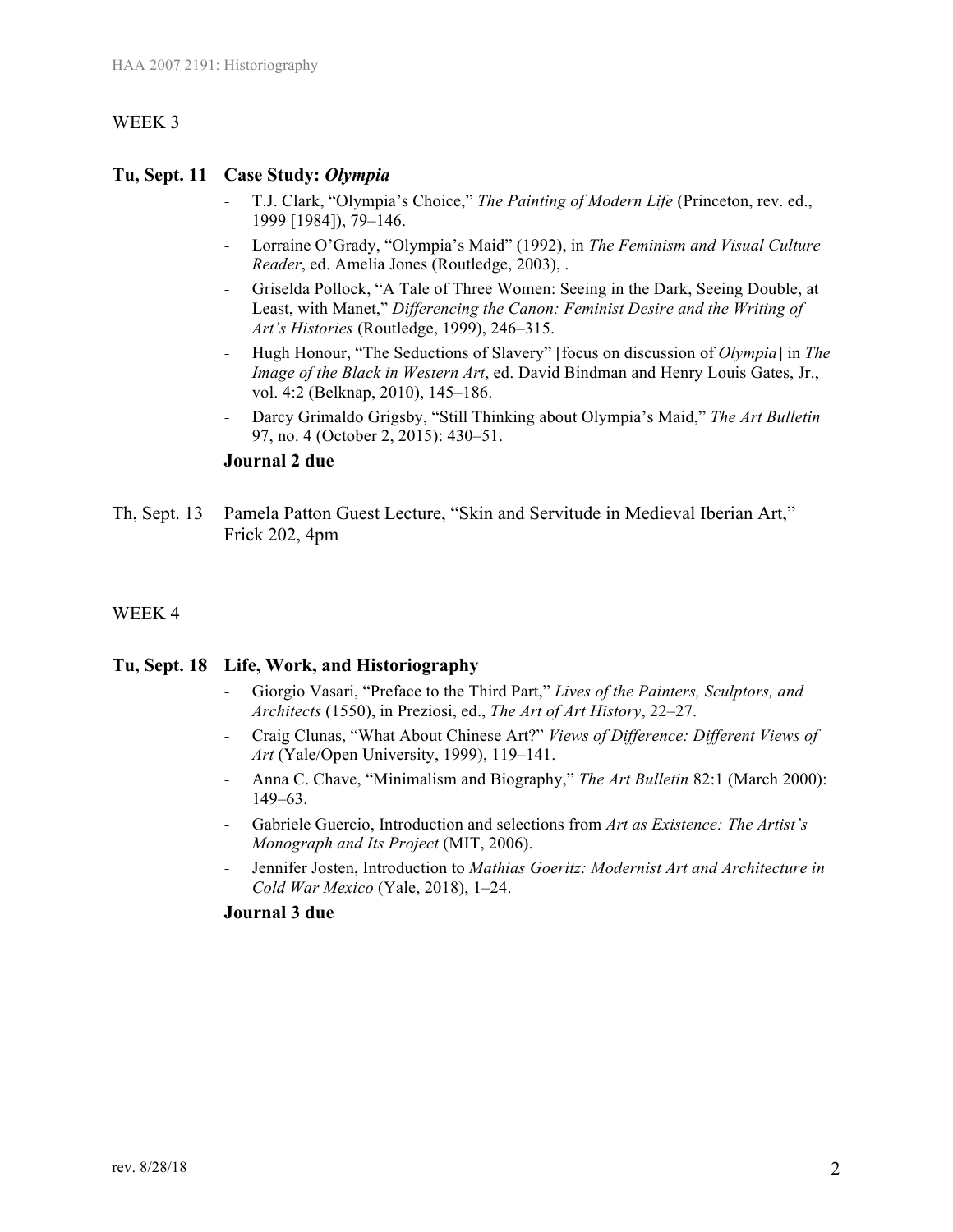#### **Tu, Sept. 25 Contending with the "Primitive"**

- "Anthropology and/as Art History" [texts by Alois Riegl, Aby Warburg, and Claire Farago], in *The Art of Art History: A Critical Anthology*, ed. Preziosi (Oxford: Oxford University Press, 2009), 151–212.
- Mark Antliff and Patricia Leighten, "Primitive," *Critical Terms for Art History*, ed. Robert S. Nelson and Richard Shiff (Chicago, 2003 [2nd ed.]), 217–33.
- Jack D. Flam and Miriam Deutch, Introduction to *Primitivism and Twentieth-Century Art: A Documentary History* (California, 2003), 1–22.
- Zoe Strother, "Looking for Africa in Carl Einstein's *Negerplastik,*" *African Arts* 46:4 (Winter 2013): 8–21.

#### **Journal 4 due**

#### WEEK 6

- **M, Oct. 1 Assignment 1 due on Courseweb by 9am**
- **Tu, Oct. 2 Discussion of Assignment 1**

#### WEEK 7

#### **Tu, Oct. 9 Displaying Bodies in Architecture**

- Philip Johnson, Henry-Russell Hitchcock, Alfred H. Barr, and Lewis Mumford, Introduction to *Modern Architecture International Exhibition* (MoMA, 1932); Johnson, section on Mies van der Rohe.
- Beatriz Colomina, "The Split Wall: Domestic Voyeurism," in *Sexuality and Space* (Princeton, 1992), 73–128.
- Alice T. Friedman, "People Who Live in Glass Houses: Edith Farnsworth, Ludwig Mies van der Rohe, and Philip Johnson," in *Women and the Making of the Modern House* (1998), 127–156.
- Partha Mitter, "'Decadent' Art of South Indian Temples," in *Views of Difference: Different Views of Art* (Yale/Open University, 1999), 93–118.

#### **Journal 5 due**

WEEK 8

# **Tu, Oct. 16 FALL BREAK – CLASS DOES NOT MEET**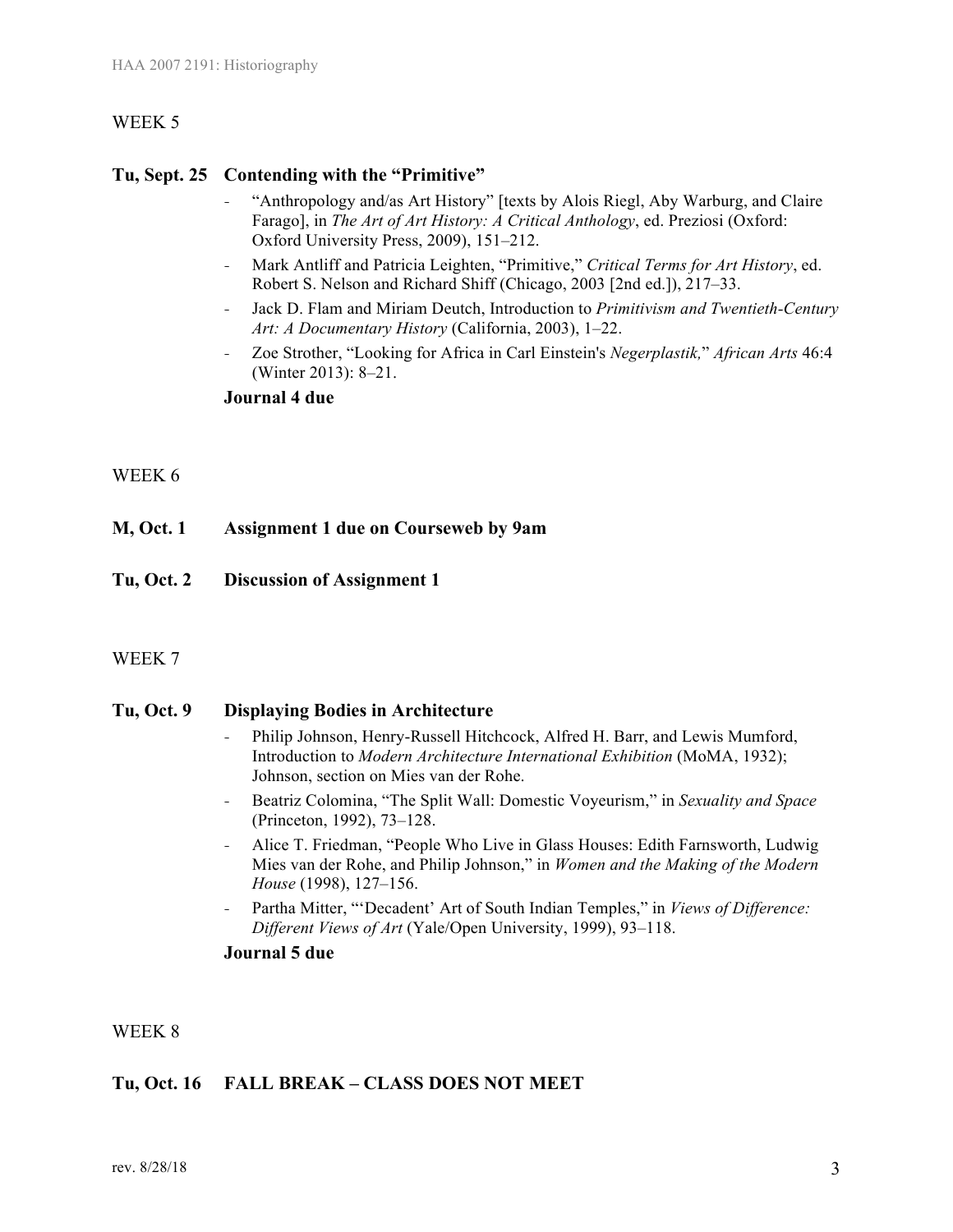## **Tu, Oct. 23 Race, Ethnicity, and the Other in Architectural History**

- Barry Bergdoll, "Introduction," Eugène-Emmanuel Viollet-le-Duc, *The Foundations of Architecture: Selections from the Dictionnaire raisonné* (Braziller, 1990).
- Charles L. Davis, "Viollet-le-Duc and the Body: The Metaphorical Integrations of Race and Style in Structural Rationalism," *Architectural Research Quarterly* 14:4 (2010): 341-348.
- Vimalin Rujivacharakul, "Asia in World Architecture and World Cartography," in Peter Christensen et al., eds, *Architecturalized Asia: Mapping a Continent Through History* ( Hawai'i, 2013), 17-34.
- Dell Upton, "Starting from Baalbek: Noah, Solomon, Saladin, and the Fluidity of Architectural History," *Journal of the Society of Architectural Historians* 68:4 (December 2009): 457–465.
- Mrinalini Rajagopalan, Introduction to *Building Histories: The Archival and Affective Lives of Five Monuments in Modern Delhi* (Chicago, 2016).

## **Journal 6 due**

WEEK 10

# **Tu, Oct. 30 Workshop with Prof. Kavita Singh: Decolonizing the Museum**

- Readings on the History of the Carnegie Institute and the Carnegie International: https://2018.carnegieinternational.org/readings/
- Talia Heiman, Ashley McNelis, and Marina Tyquiengco, "Confidence Indicator: Reconstructing Travel and Research for the 2018 Carnegie International," May 16, 2018: https://blog.cmoa.org/2018/05/
- James Elkins, "Art History as a Global Discipline," 2006 [online]
- Mirjam Brusius and Kavita Singh, Introduction to *Museum Storage and Meaning: Tales from the Crypt* (Routledge, 2017), 1–34.

# **Journal 7 due**

- Th., Nov. 1 Kavita Singh lecture
- F, Nov. 2 Workshop on Erwin Panofsky with Profs. Jacqueline Jung and Sonja Drimmer
- Nov. 2–3 HAA Graduate Symposium: Motivating Monuments; Keynote Lecture by Jacqueline Jung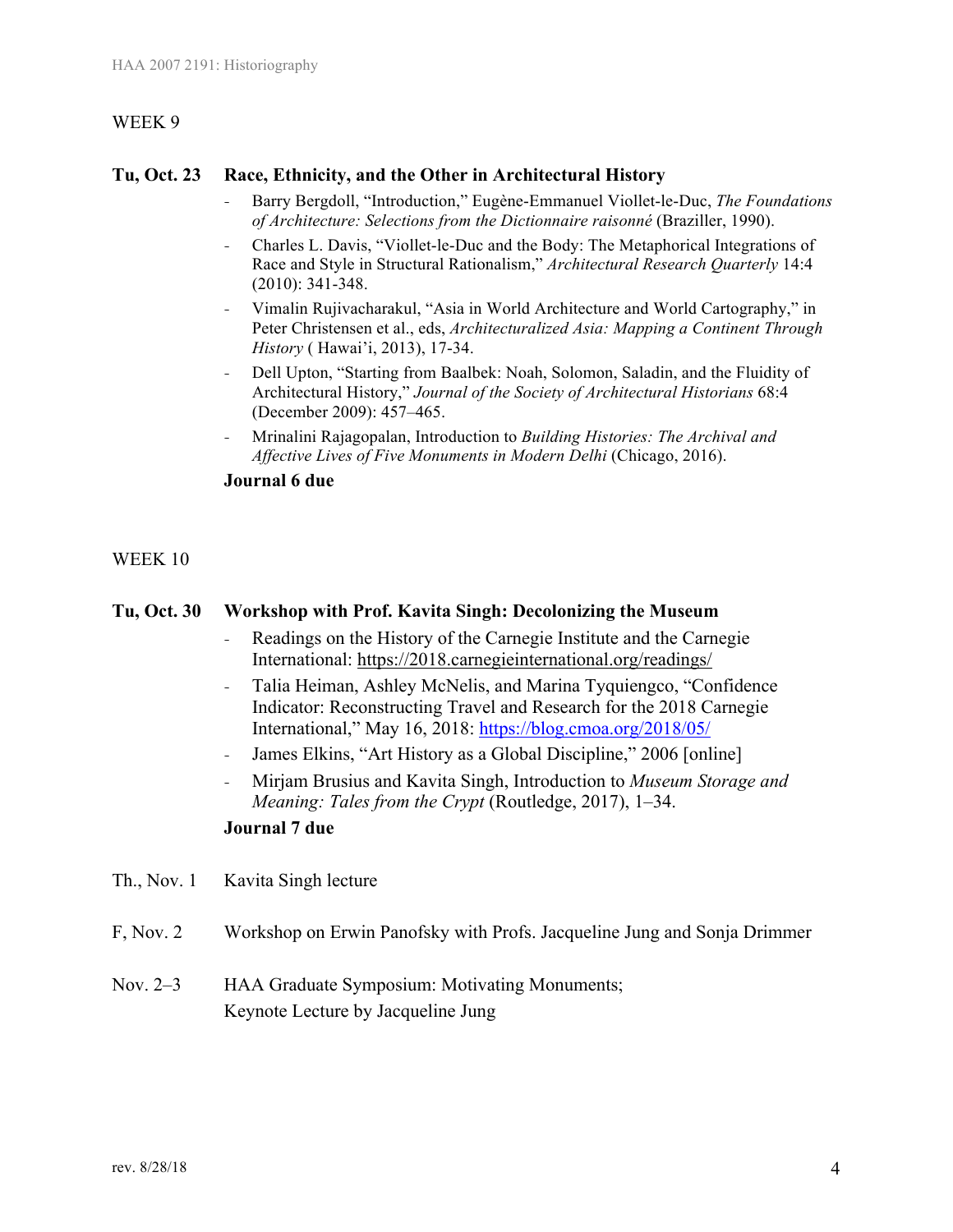#### **Tu, Nov. 6 Bodies and Things, Place and Space**

- Svetlana Alpers, "Interpretation without Representation, or the Viewing of Las Meninas," *Representations*, 1983
- Michel Foucault, "Las Meninas," in *The Order of Things: An Archaeology of Human Sciences* (Routledge, 2002): Chapter 1.
- Byron Ellsworth Hamann, "The Mirrors of Las Meninas: Cochineal, Silver, and Clay," *Art Bulletin* 92 (March 2010): 6-35.
- Responses to Hamann's article by Walter Mignolo, Suzanne Stratton-Pruitt, others

#### **Journal 8 due**

\*Election Day\*

# WEEK 12

- **M, Nov. 12 Assignment 2 due on Courseweb by 9am**
- **Tu, Nov. 13 Discussion of Assignment 2**

# WEEK 13

# **Tu, Nov. 20 THANKSGIVING WEEK – CLASS DOES NOT MEET**

# WEEK 14

# **Tu, Nov. 27 Bringing East and West into Conversation**

- Gao Minglu, "Yi Pai, The School of Notion" [book manuscript]
- Other readings tbd
- **Journal 9 due**